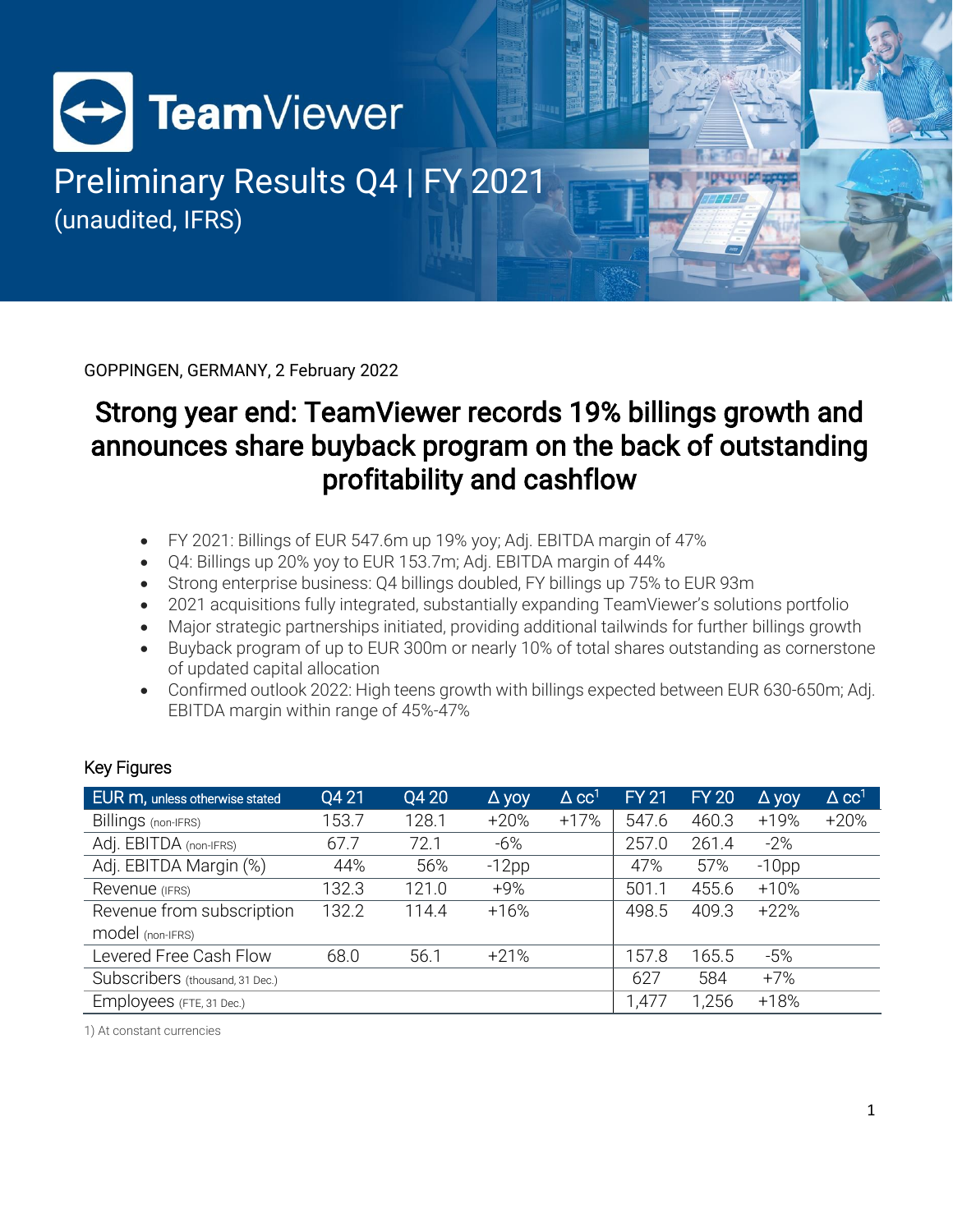

«We are pleased with the conclusion of this financial year and have clearly set the course for continued profitable growth. With decisive investments in our portfolio, we have built an industryleading AR platform and bolstered our position in important growth markets. We entered major strategic partnerships with global players such as SAP and Google Cloud, opening the doors to businesses all over the world and significantly expanding our reach. Our number one priority is to remain laser-focused on further realizing the goals we outlined at our Capital Markets Day, and we will now firmly execute against our growth agenda.»

Oliver Steil, TeamViewer CEO

 $\overline{\phantom{a}}$ 

«We have delivered on our updated 2021 guidance, steadily generating high teens growth with strong profitability and very strong cash flows. At the same time, we successfully expanded our customer base across all industries and verticals. Through our clear focus on cost containment, we were able to maintain high profitability and achieve margins ahead of our revised guidance. Our financial profile remains very strong, backed by a superior cash position. This opens up avenues for further value generation for our shareholders: We have reviewed our capital allocation and have come to the conclusion that a leverage ratio of around 1.5x Adj. EBITDA ensures an efficient financing structure while still providing sufficient strategic flexibility going forward. Consequently, we will initiate a share buyback program of up to EUR 300m or nearly 10% of total shares outstanding, thus demonstrating our confidence in the business outlook and increasing our shareholders' participation in TeamViewer's success.»

> \_\_\_\_\_\_\_ Stefan Gaiser, TeamViewer CFO

Goppingen, 2 February 2022 – TeamViewer, a leading global provider of remote connectivity and workplace digitalization solutions, successfully concluded the past financial year in line with its updated guidance and with overall strong results. In Q4, the company regained positive sales momentum and saw high teens billings growth. This was particularly driven by a strong enterprise business and continuous growth in the SMB segment. With targeted investments into its free user ecosystem and successful cost containment, TeamViewer laid the foundation for future, sustainable growth.

### Business Update

2021 was marked by strategically important decisions with positive long-term implications driving TeamViewer's future growth trajectory. By acquiring Upskill and Viscopic – both leading players in the rapidly growing field of Augmented Reality ("AR") – TeamViewer decisively strengthened its solutions portfolio, while increasing its footprint in the U.S., the company's biggest single market. Both acquisitions have been fully integrated into the company's enterprise AR platform Frontline, with multinationals such as Ford, DHL and Airbus among TeamViewer's global customers. Additionally, with the acquisition of Xaleon,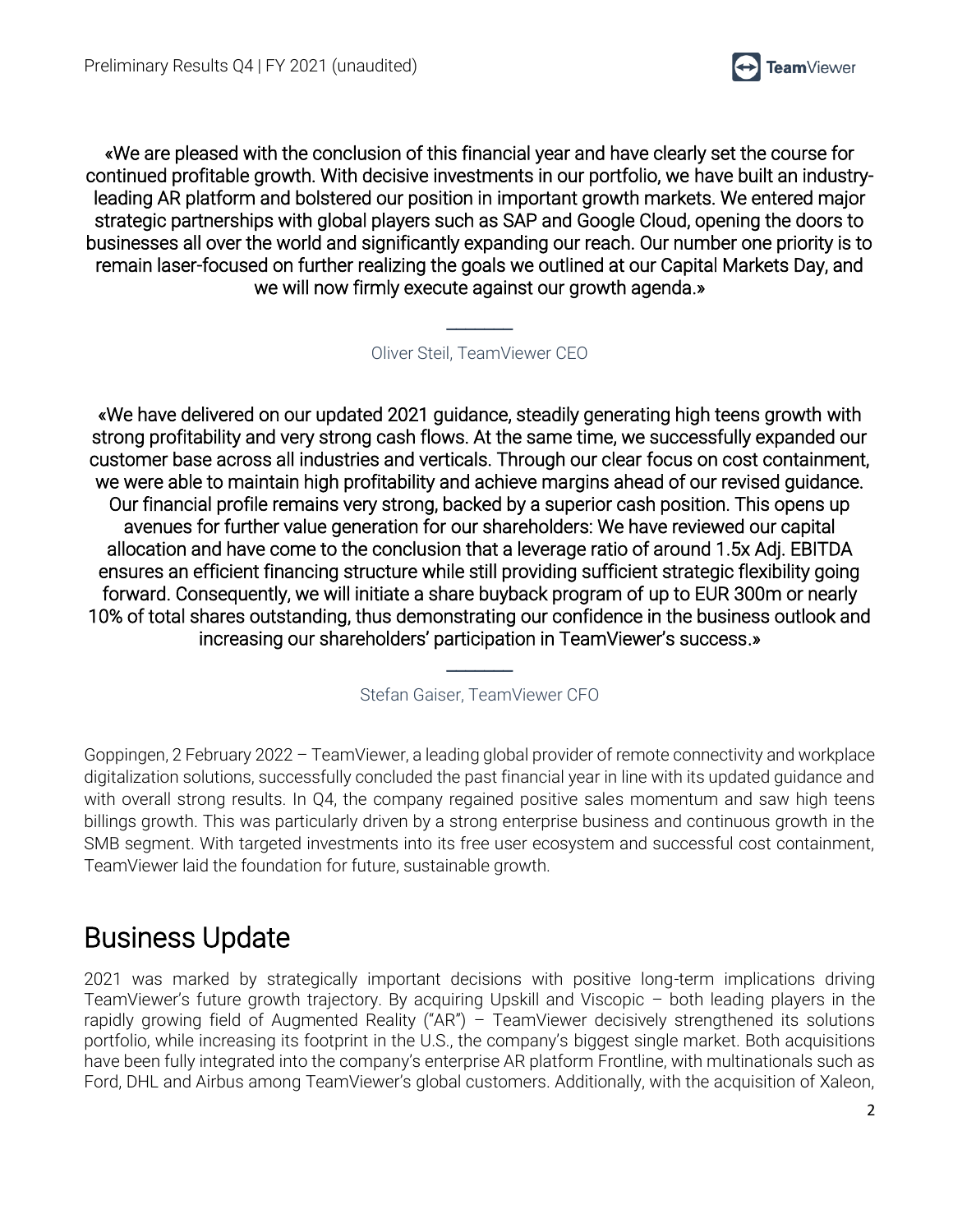

TeamViewer entered the attractive area of Customer Engagement Software, broadening its portfolio along the value chain by solutions for sales and customer support.

Moreover, TeamViewer entered multiple high-profile partnerships with leading businesses in their respective industry with SAP and Google Cloud as clear highlights. These strategic partnerships are a major driver for the company's long-term growth, as they accelerate the expansion into various strategically relevant industries and allow for a continuous extension of TeamViewer's sales reach. These collaborations underline TeamViewer's strong value proposition in the enterprise segment and its relevance for the global tech ecosystem.

TeamViewer continues to significantly invest in its brand as well as in the marketing of its broadened solutions portfolio across all customer segments. The five-year partnerships with football club Manchester United and Mercedes-AMG Petronas Formula 1 and Mercedes-EQ Formula E racing teams are two key pillars to bolster long-term growth in TeamViewer's SMB and enterprise segments. Both platforms have a tremendous impact on the company's brand awareness – bringing TeamViewer closer to its goal of becoming a truly global tech brand.

Since its Capital Markets Day in November, TeamViewer already made substantial progress with the implementation of its roadmap to re-accelerate growth initiatives and better balance billings and cost growth. Amongst other accomplishments, the past weeks saw successes on containing cost growth, thus reaching the company's cost control target and therefore contributing to continuous high profitability with a full-year adjusted EBITDA margin of 47% – above the revised guidance.

### Updated strategy on capital allocation

As indicated in its recent trading update, TeamViewer has reviewed its capital allocation. On the back of a strong and long-term secured financing structure combined with continuously high cash flow generation, TeamViewer set a sustainable year-end leverage target of c. 1.5x adj. EBITDA. As a result, the company is initiating a buyback program of up to EUR 300m or a maximum of 20,000,000 shares (representing nearly 10% of all shares outstanding), in line with authorities granted by the shareholders' meeting on 3 September 2019. The buyback program is expected to start on 3 February 2022 and to be completed within 2022. The buyback program will be carried out in accordance with Regulation (EU) No. 596/2014 (Market Abuse Regulation) and other applicable rules and regulations. The vast majority of shares will be cancelled, and the share capital of the company will be reduced accordingly. The program demonstrates TeamViewer's confidence in the strong outlook for the business and its commitment to shareholder value creation by allowing shareholders to participate in the success of the company, while at the same time ensuring sufficient strategic flexibility going forward.

### Financial Overview

In Q4 2021 billings were up 20% yoy (+17% cc<sup>1</sup>) at EUR 153.7m (Q4 2020: EUR 128.1m) resulting in full-year billings of EUR 547.6m and 19% growth yoy (+20% cc).

<sup>1</sup> at constant currencies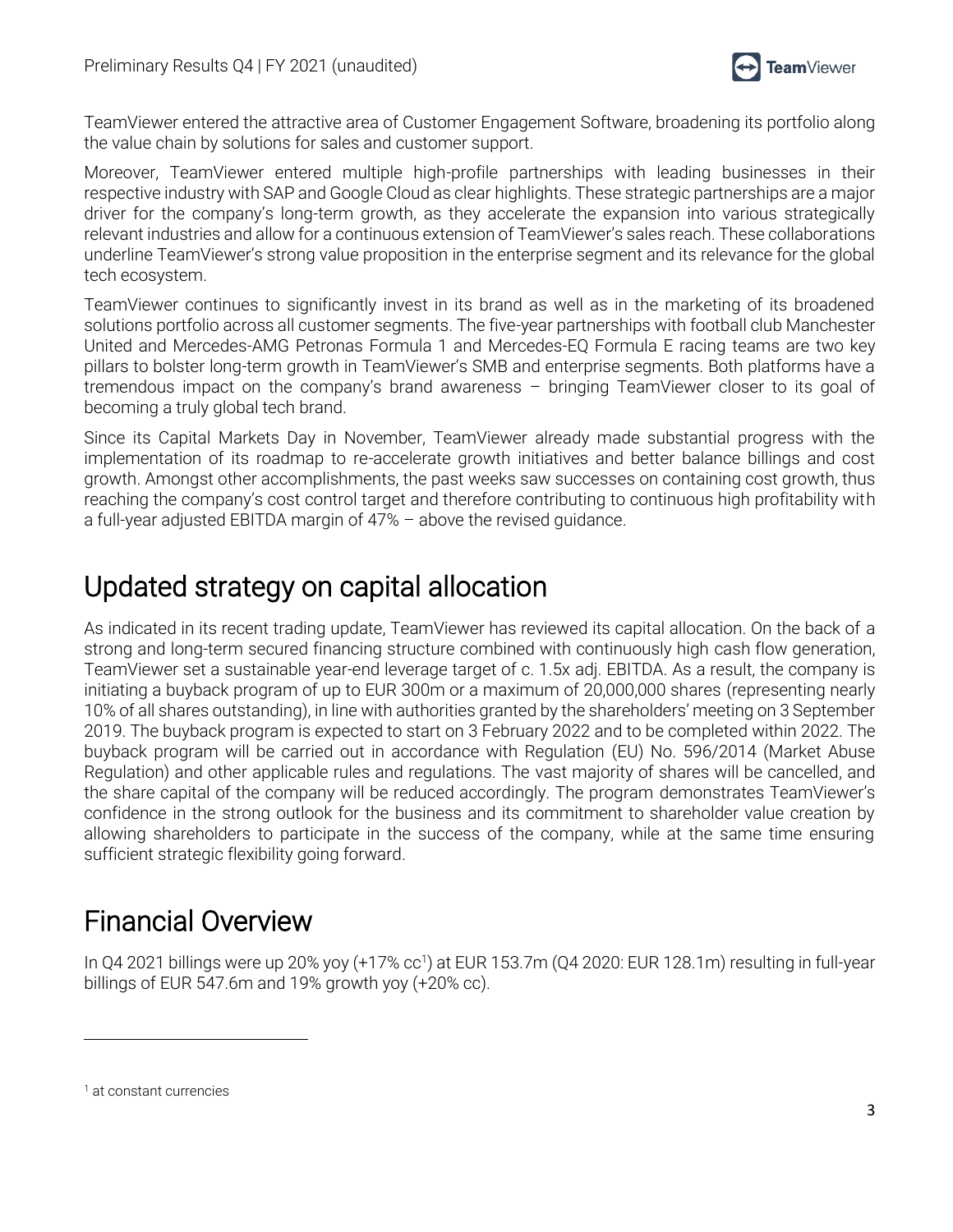

Q4 growth was driven by a particularly strong enterprise business, up 107% yoy at EUR 29.4m resulting in full year Enterprise billings of EUR 93m (2020: EUR 53m) up 75%. Since its inception three years ago, TeamViewer has now built a leading enterprise business and grown the segment to nearly 100 million euro in billings – corresponding to a close to fivefold increase compared to c. EUR 17m in 2019. TeamViewer added 827 new customers to its Enterprise business, now counting 2,712 customers and reflecting the attractiveness of the expanded solutions portfolio to customers across all industries. At the same time, the SMB business also contributed to the company's success with Q4 billings up 9% to EUR 124.4m and full year billings growth of 12% to EUR 455m compared to EUR 407m in 2020. The growth stems from higher volumes with existing customers as a result of continued cross- and upselling as well as winning new customers at higher price points. Overall Average Selling Price (ASP) within the SMB business increased by 4% to EUR 728.

Overall subscribers increased by 43,000 to 627,000, in line with the communicated corridor of 30-50k additional subscribers annually. In Q4 2021, the number of subscribers remained essentially flat as a result of TeamViewer's decision to suspend free-to-paid monetization campaigns since Q3 2021. The company intends to continue its strategy at the beginning of 2022, leading to an increasing seasonality of subscriber growth with the majority of new subscribers expected to be added in the second half of the year. However, given TeamViewer's strong focus on further developing existing SMB customers and the general shift of the business towards enterprise customers, the relevance of subscriber growth for the company's overall future growth is continuously decreasing.

In addition, Q4 saw a continued improvement of overall subscriber churn to 14% (Q4 2020: 15.1%), confirming TeamViewer's ability to retain the strong intake of customers won from the COVID pull forward demand in the prior year. The net retention rate significantly increased again to 105% in Q4 after 99% in Q3. The full year Net Retention Rate of 98% further underlines TeamViewer's success in building lasting customer relationships, especially in the enterprise business as well as for larger SMB customers.

| EUR <sub>m</sub>           | Q4 21 | Q4 20 | $\Delta$ yoy | $\Delta$ CC <sup>1</sup> | <b>FY 21</b> | <b>FY 20</b> | $\Delta$ yoy | $\triangle$ CC <sup>1</sup> |
|----------------------------|-------|-------|--------------|--------------------------|--------------|--------------|--------------|-----------------------------|
| <b>Billings (non-IFRS)</b> | 153.7 | 128.1 | $+20%$       | $+17%$                   | 547.6        | 460.3        | +19%         | $+20%$                      |
| <b>EMEA</b>                | 85.5  | 73.5  | $+16%$       | $+15%$                   | 296.0        | 246.4        | $+20%$       | $+20%$                      |
| <b>AMERICAS</b>            | 54.9  | 44.5  | $+24%$       | $+18%$                   | 187.9        | 157.7        | $+19%$       | $+22%$                      |
| APAC                       | 13.3  | 10.2  | $+31%$       | $+30%$                   | 63.6         | 56.1         | $+13%$       | $+14%$                      |
| Revenue (IFRS)             | 132.3 | 121.0 | $+9%$        |                          | 501.1        | 455.6        | $+10%$       |                             |
| <b>EMEA</b>                | 70.1  | 65.1  | $+8%$        |                          | 267.7        | 248.3        | $+8%$        |                             |
| <b>AMERICAS</b>            | 46.7  | 40.6  | $+15%$       |                          | 172.4        | 149.1        | $+16%$       |                             |
| APAC                       | 15.4  | 15.2  | $+1%$        |                          | 61.0         | 58.2         | $+5%$        |                             |

#### Billings and Revenue per Region

1) At constant currencies

In terms of regional performance, fourth quarter billings growth was especially strong in the APAC region achieving EUR 13.3m (Q4 2020: EUR 10.2m; +31% yoy). With Sojung Lee who joined TeamViewer's Senior Leadership Team as the new President APAC in December, the company has won a proven enterprise software expert with extensive knowledge of the important Asian markets, thereby significantly strengthening its expertise in one of TeamViewer's key growth regions. Billings in the AMERICAS grew by 24% to EUR 54.9m in the fourth quarter (Q4 2020: EUR 44.5m), while the EMEA region contributed Q4 billings of EUR 85.5m (Q4 2020: EUR 73.5m), growing by 16%.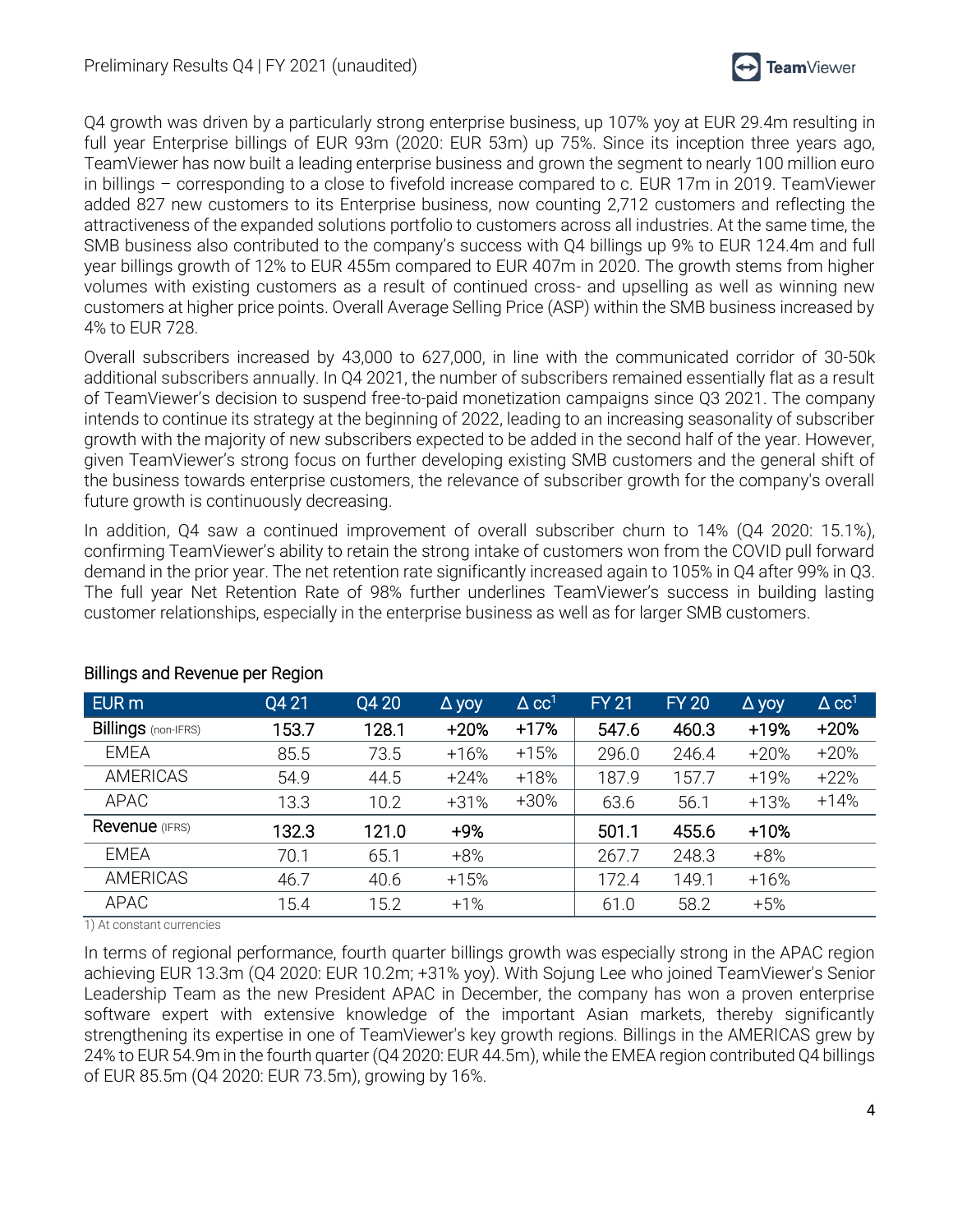

The combination of a strong fourth quarter in terms of billings growth and successfully meeting a cost control target to rebalance OpEx and billings growth, led to a full year adjusted EBITDA of EUR 257m (47% adj. EBITDA margin), thus above guidance.

In 2021, IFRS revenue amounted to EUR 501.1m. The corresponding revenue growth of 10% yoy remained affected by the transition to the Software-as-a-Service (SaaS) subscription model in 2018. In 2021 revenues from the discontinued perpetual business model accounted for EUR 2.6m compared to EUR 46.3m in 2020. This decline reduced overall reported revenue growth. More importantly, revenue from the subscription model was up 22% in 2021 to EUR 498.5m (2020: EUR 409.3m).

TeamViewer's Operating Profit under IFRS decreased in 2021 from EUR 164m to 117m due to lower revenues and gross profits from the discontinued perpetual business model as well as the investments into the marketing partnerships. Despite higher investments, TeamViewer achieved a very strong adjusted EBITDA as well as a strong net cash generation of EUR 76.4m from operating activities in the fourth quarter (Q4 2020: EUR 64.2m) and EUR 194m for the full year, compared to EUR 225m in 2020. As a result of strong billings growth, Operating cash flow in the fourth quarter was particularly strong. Capital expenditure in 2021 of EUR 15.2m (2020: EUR 26.1m) significantly decreased compared to 2020 as larger projects such as the rollout of a new ERP system as well as the move to new headquarters were successfully concluded. As a result of the strong profitability in combination with low working capital requirements and low capex, cash and cash equivalents increased to EUR 551m in the fourth quarter (Q4 2020: EUR 83.5m). The company's net leverage thus further decreased to 1.3 times of adjusted EBITDA (2020: 1.7x).

## Outlook

TeamViewer expects continuing demand growth for its solutions over the coming quarters. Global megatrends around digitalization, connectivity, and sustainability will continue to support the company's growth trajectory in 2022, as will the continued implementation of the measures communicated at the company's Capital Markets Day. Against this background, TeamViewer continues to target high teens billings growth and expects billings in a range of EUR 630-650m. Revenue is expected to increase in the mid-teens to EUR 565-580m. Adjusted EBITDA margin is expected to be between 45% and 47%. The company also expects its operating cash flows to increase significantly compared to 2021.

## Additional information

This Quarterly Statement and all information therein are preliminary and unaudited.

#### Webcast

Oliver Steil (CEO) and Stefan Gaiser (CFO) will speak at an analyst and investor conference call at 9:00 CET on 2 February 2022 to discuss the results. The audio webcast can be followed via [https://www.webcast](https://www.webcast-eqs.com/teamviewer20220202)[eqs.com/teamviewer20220202.](https://www.webcast-eqs.com/teamviewer20220202) A replay will be available on the Investor Relations website under ir.teamviewer.com. The accompanying presentation can also be downloaded there.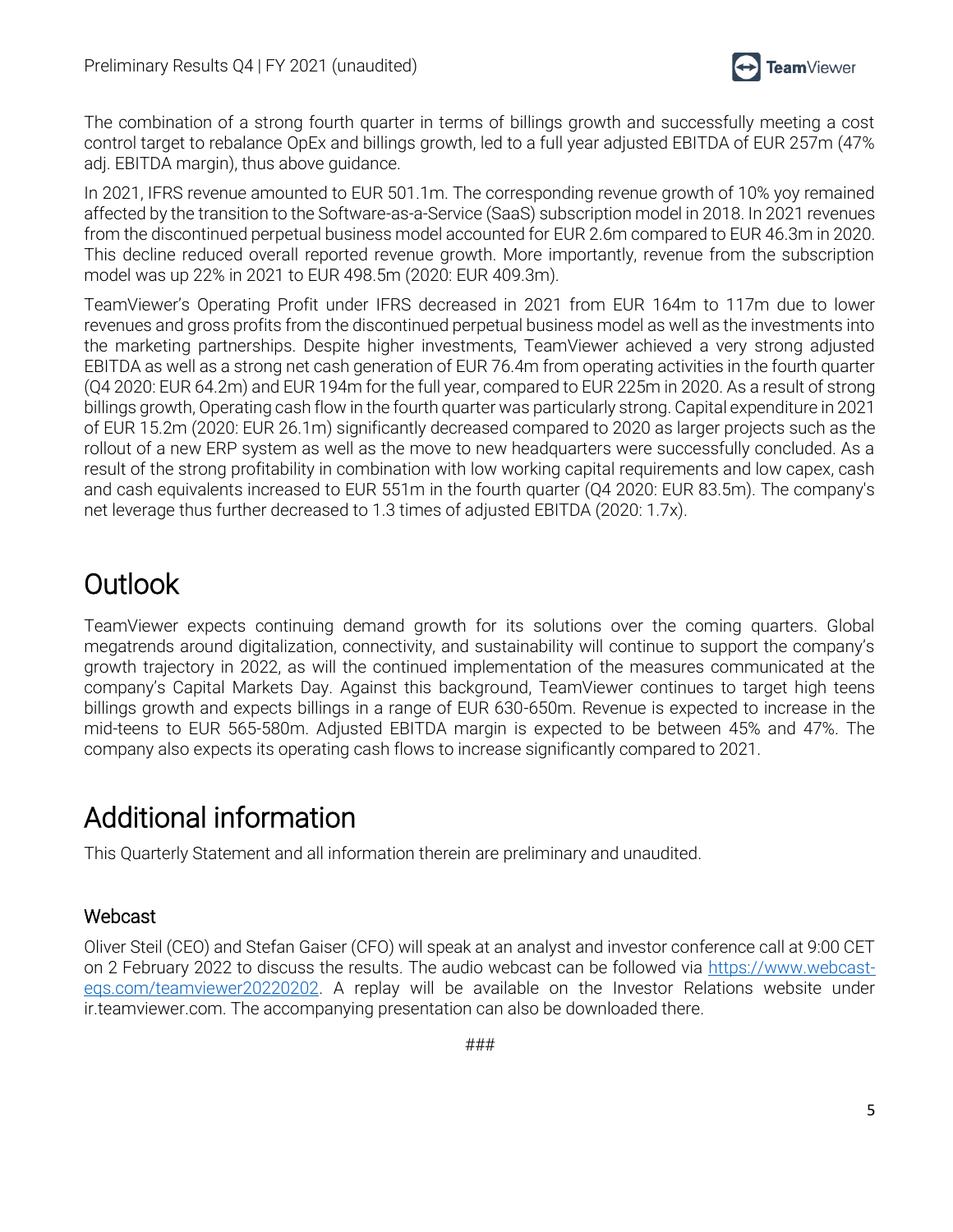

### About TeamViewer

TeamViewer is a leading global technology company that provides a connectivity platform to remotely access, control, manage, monitor, and repair devices of any kind – from laptops and mobile phones to industrial machines and robots. Although TeamViewer is free of charge for private use, it has more than 625,000 subscribers and enables companies of all sizes and from all industries to digitalize their businesscritical processes through seamless connectivity. Against the backdrop of global megatrends like device proliferation, automation and new work, TeamViewer proactively shapes digital transformation and continuously innovates in the fields of Augmented Reality, Internet of Things and Artificial Intelligence. Since the company's foundation in 2005, TeamViewer's software has been installed on more than 2.5 billion devices around the world. The company is headquartered in Goppingen, Germany, and employs around 1,500 people globally. In 2021, TeamViewer achieved billings of around EUR 548 million. TeamViewer AG (TMV) is listed at Frankfurt Stock Exchange and belongs to the MDAX. Further information can be found at https://www.teamviewer.com/.

#### **Contact**

Press TeamViewer Phone: +49 (0)7161 97200 10 E-Mail: press@teamviewer.com Investor Relations TeamViewer Phone: +49 (0) 7161 60692 3713 E-Mail: ir@teamviewer.com

### Financial Calendar

| Annual Report 2021                     | 16 March 2022   |
|----------------------------------------|-----------------|
| Q1 2022 Results                        | 4 May 2022      |
| Annual General Meeting                 | 17 May 2022     |
| Q2 2022 Results/ Half-Year Report 2022 | 3 August 2022   |
| Q3 2022 Results                        | 3 November 2022 |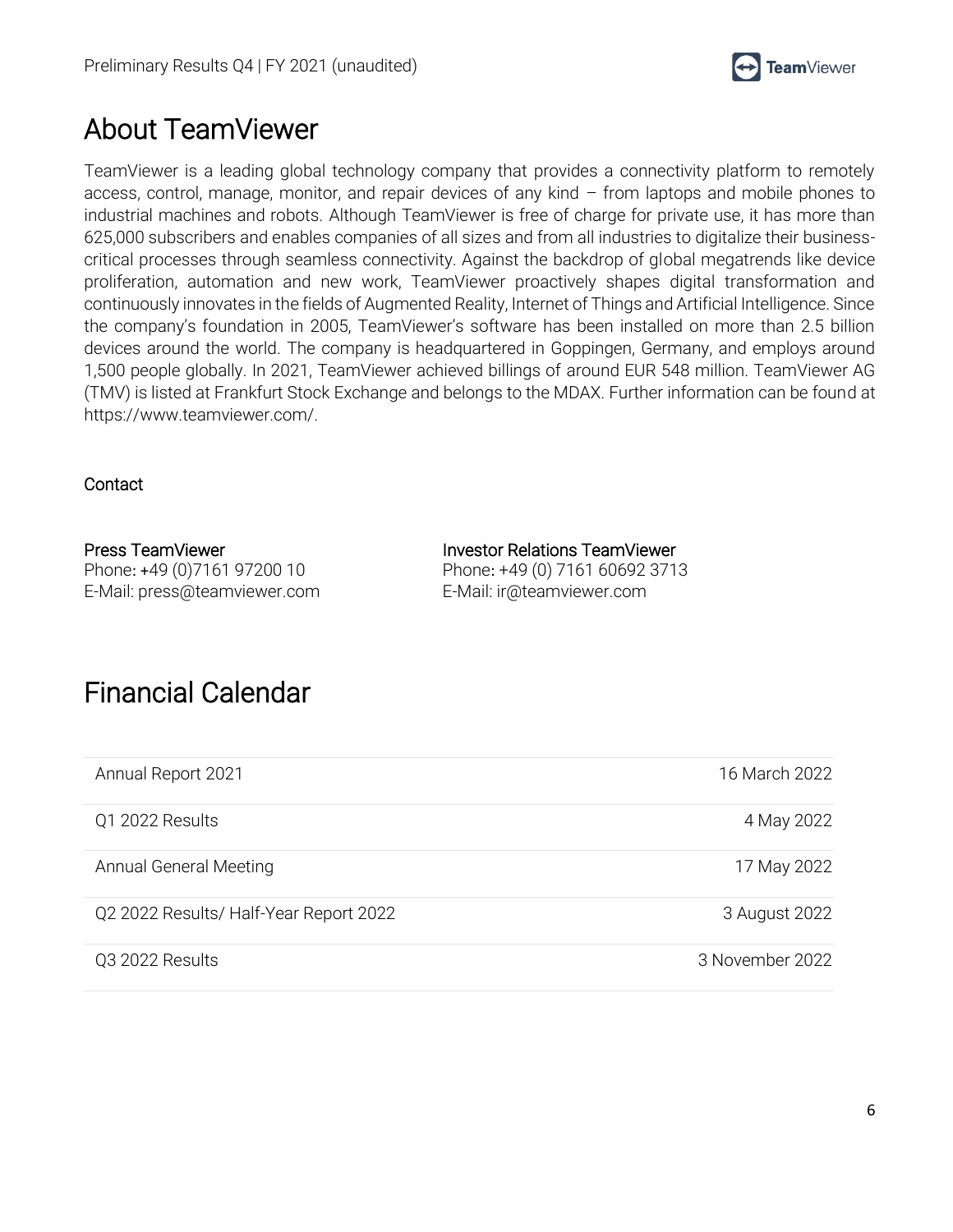

# IMPORTANT NOTICE

Certain statements in this communication may constitute forward looking statements. These statements are based on assumptions that are believed to be reasonable at the time they are made, and are subject to significant risks and uncertainties, including, but not limited to, those risks and uncertainties described in TeamViewer's disclosures. You should not rely on these forward-looking statements as predictions of future events and we undertake no obligation to update or revise these statements. Our actual results may differ materially and adversely from any forward-looking statements discussed in these statements due to several factors, including without limitation, risks from macroeconomic developments, external fraud, lack of innovation capabilities, inadequate data security and changes in competition levels. The Company undertakes no obligation, and does not expect to publicly update, or publicly revise, any forward-looking statement, whether as a result of new information, future events or otherwise.

All stated figures are preliminary and unaudited.

#### Alternative performance measures (APMs)

This document contains certain alternative performance measures (collectively, "APMs") including billings and Adjusted EBITDA that are not required by, or presented in accordance with, IFRS, German GAAP or any other generally accepted accounting principles. TeamViewer presents APMs because they are used by management in monitoring, evaluating and managing its business and management believes these measures provide an enhanced understanding of TeamViewer's underlying results and related trends. The definitions of the APMs may not be comparable to other similarly titled measures of other companies and have limitations as analytical tools and should, therefore, not be considered in isolation or as a substitute for analysis of TeamViewer's operating results as reported under IFRS or German GAAP. APMs such as billings and Adjusted EBITDA are not measurements of TeamViewer's performance or liquidity under IFRS or German GAAP and should not be considered as alternatives to results for the period or any other performance measures derived in accordance with IFRS, German GAAP or any other generally accepted accounting principles or as alternatives to cash flow from operating, investing or financing activities.

TeamViewer has defined each of the following APMs as follows:

"Billings" represent the (net) value of invoiced goods and services charged to customers within a period and constitute a contract as defined by IFRS 15.

"Adjusted EBITDA" is defined as operating income (EBIT) as per IFRS plus depreciation and amortisation of tangible and intangible fixed assets (EBITDA), adjusted for change in deferred revenue recognised in profit or loss during the period under consideration and for certain transactions that have been defined by the Management Board in agreement with the Supervisory Board (income and expenses). Business events to be adjusted relate to share-based compensation models and other material special items of the business which are presented separately to show the underlying operating performance of the business.

"Adjusted EBITDA margin" means Adjusted EBITDA as a percentage of billings.

#### Operational metrics and other financial measures for information purposes

This document also includes further certain operational metrics, such as Net Retention Rate, and additional financial measures that are not required by, or presented in accordance with IFRS, German GAAP or any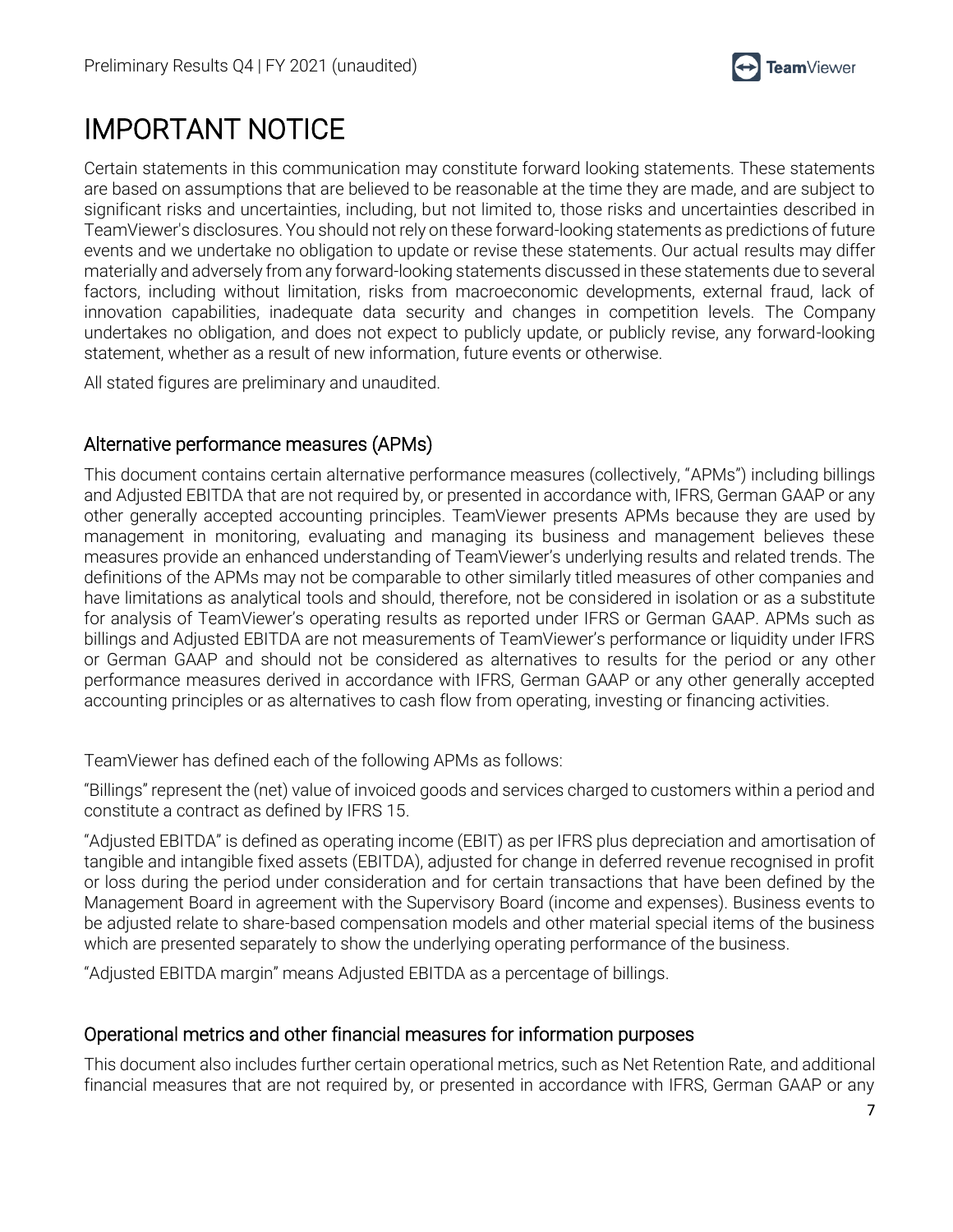

other generally accepted accounting principles (collectively, "other financial measures"). TeamViewer presents these operational metrics and other financial measures for information purposes and because they are used by the management for monitoring, evaluating and managing its business. The definitions of these operational metrics and other financial metrics may not be comparable to other similarly titled measures of other companies and have limitations as analytical tools and should, therefore, not be considered in isolation or as a substitute for analysis of TeamViewer's operating results, performance or liquidity as reported under IFRS or German GAAP.

TeamViewer has defined these operational metrics and other financial measures for information purposes as follows:

"Levered free cash flow" (FCFE) means net cash from operating activities less capital expenditure for property, plant and equipment and intangible assets (excl. M&A), payments for the capital element of lease liabilities and interest paid for borrowings and lease liabilities.

"Net leverage ratio" means the ratio of net financial liabilities (sum of interest-bearing loans and borrowings, current and non-current, less cash and cash equivalents) to Adjusted EBITDA (LTM).

"Net retention rate" or "NRR" is calculated as recurring billings (subscription renewals, up-selling and crossselling activities) over the last twelve months attributable to retained subscribers (subscribers who were subscribers in the previous twelve-month period) divided by the total recurring billings from the previous twelve-month period.

"Retained Billings" means recurring billings (renewals, up- and cross sell) attributable to retained subscribers who were subscribers in the previous twelve-month period.

"New Billings" means recurring billings attributable to new subscribers.

"Non-recurring Billings" means all billings that do not recur such as professional services and hardware reselling.

#### Consolidated Profit & Loss Statement (unaudited)

| $\epsilon$ thousand        | Q4 2021   | Q4 2020   | FY 2021   | FY 2020   |
|----------------------------|-----------|-----------|-----------|-----------|
| Revenue                    | 132,252   | 120,971   | 501,097   | 455,614   |
| Cost of sales              | (17, 288) | (17, 465) | (70, 944) | (64, 102) |
| Gross profit               | 114,964   | 103,506   | 430,153   | 391,512   |
| Research and development   | (17, 267) | (15, 439) | (62, 137) | (46, 627) |
| Marketing                  | (28, 481) | (11, 241) | (96,070)  | (38, 459) |
| <b>Sales</b>               | (13,793)  | (25,096)  | (89, 165) | (77, 707) |
| General and administrative | (13,055)  | (12,604)  | (51, 532) | (54,939)  |
| Bad debt expenses          | (3,689)   | (3,825)   | (15,995)  | (14, 576) |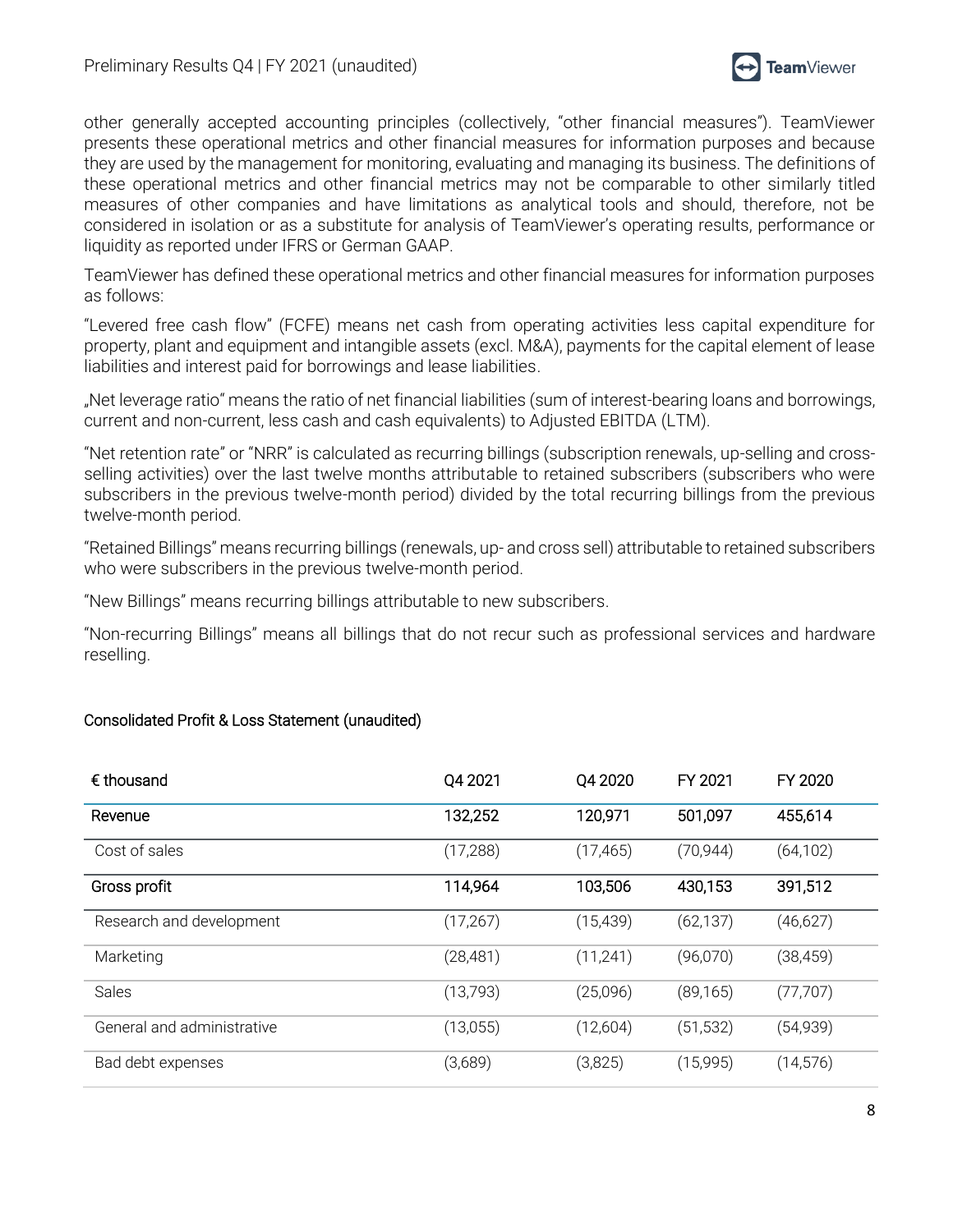| Other income                                    | 2,851       | 3,231       | 5,039       | 5,256       |
|-------------------------------------------------|-------------|-------------|-------------|-------------|
| Other expenses                                  | (242)       | (185)       | (2,869)     | (415)       |
| <b>Operating Profit</b>                         | 41,288      | 38,346      | 117,424     | 164,045     |
| Finance income                                  | 201         | 50          | 599         | 2,953       |
| Finance costs                                   | (5, 198)    | (4, 561)    | (19, 170)   | (22, 887)   |
| Foreign currency income                         | 7,892       | 15,665      | 20,259      | 43,873      |
| Foreign currency costs                          | (9,356)     | (3,245)     | (33, 723)   | (17, 598)   |
| Profit before taxation                          | 34,827      | 46,255      | 85,389      | 170,385     |
| Income taxes                                    | (6,386)     | (17, 316)   | (35, 337)   | (67, 358)   |
| Profit/(loss) for the period                    | 28,441      | 28,939      | 50,051      | 103,027     |
|                                                 |             |             |             |             |
| Basic number of shares issued and outstanding   | 200,356,977 | 200,000,000 | 200,130,077 | 200,000,000 |
| Earnings per share (in $\epsilon$ per share)    | 0.14        | 0.14        | 0.25        | 0.52        |
| Diluted number of shares issued and outstanding | 200,356,977 | 200,160,215 | 200,611,286 | 200,063,861 |
| Diluted earnings per share (in € per share)     | 0.14        | 0.14        | 0.25        | 0.51        |

#### Consolidated Balance Sheet (unaudited)

| $\epsilon$ thousand           | 31 December 2021 | 31 December 2020 |
|-------------------------------|------------------|------------------|
| Non-current assets            |                  |                  |
| Goodwill                      | 667,224          | 646,793          |
| Intangible assets             | 248,159          | 255,330          |
| Property, plant and equipment | 45,484           | 40,469           |
| Financial assets              | 4,848            | 4,516            |
| Other assets                  | 3,824            | 857              |
| Deferred tax assets           | 496              | 159              |
| Total non-current assets      | 970,035          | 948,124          |
| <b>Current assets</b>         |                  |                  |
| Trade receivables             | 11,560           | 19,667           |
| Other assets                  | 13,029           | 7,594            |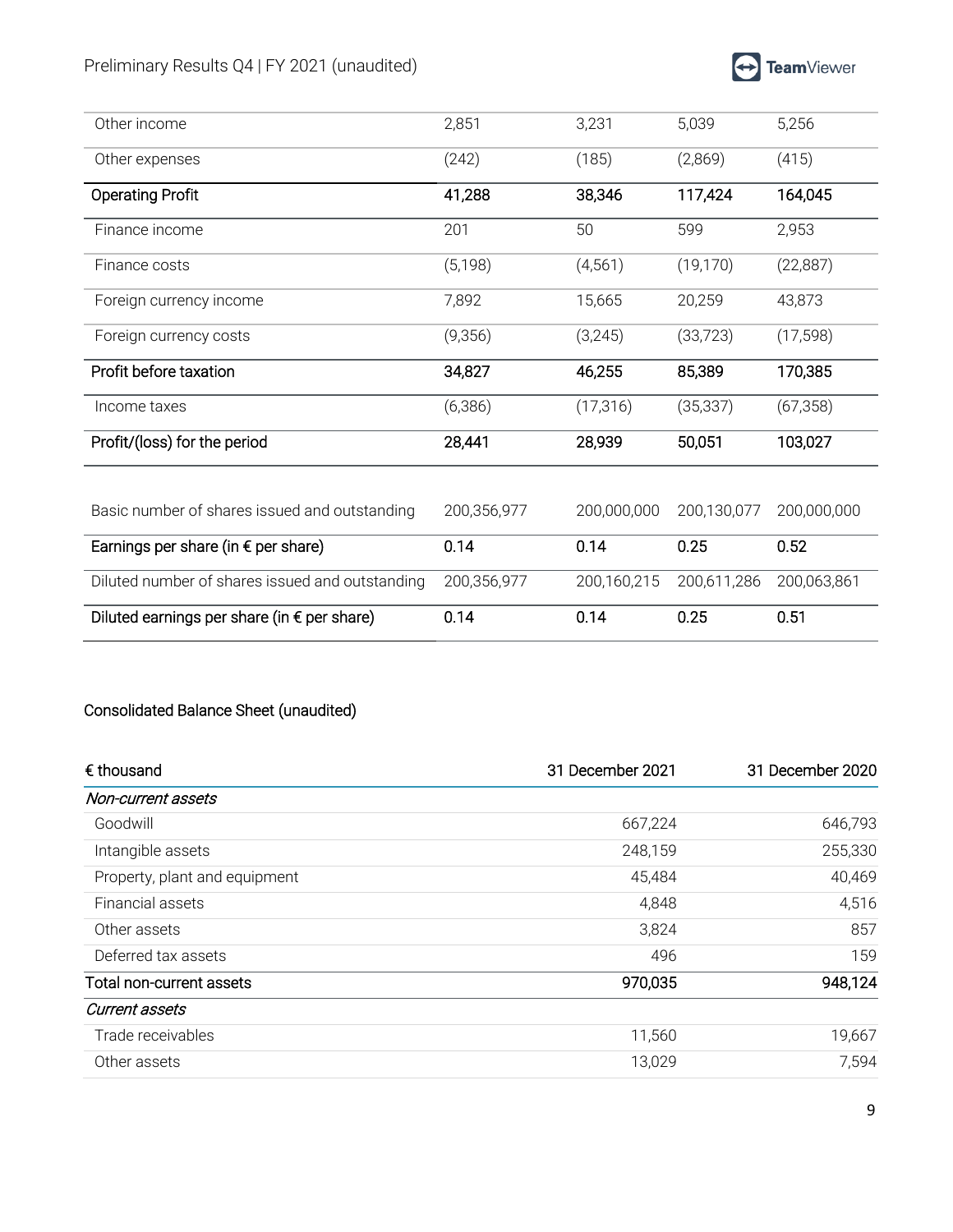

| Total assets              | 1,546,670 | 1,063,425 |
|---------------------------|-----------|-----------|
| Total current assets      | 576,635   | 115,301   |
| Cash and cash equivalents | 550.533   | 83,531    |
| Financial assets          |           | 4.456     |
| Tax assets                | 1.513     | 52        |

### Consolidated Balance Sheet (continued) (unaudited)

| € thousand                                                    | 31 December 2021 | 31 December 2020 |
|---------------------------------------------------------------|------------------|------------------|
| Equity                                                        |                  |                  |
| Issued capital                                                | 201,071          | 201,071          |
| Capital reserve                                               | 394,487          | 366,898          |
| (Accumulated losses)/retained earnings                        | (276, 803)       | (326, 854)       |
| Hedge reserve                                                 | 12               | (61)             |
| Foreign currency translation reserve                          | 1,320            | (343)            |
| Total equity attributable to shareholders of<br>TeamViewer AG | 320,087          | 240,711          |
| Non-current liabilities                                       |                  |                  |
| Provisions                                                    | 366              | 433              |
| <b>Financial liabilities</b>                                  | 842,495          | 440,153          |
| Deferred revenue                                              | 6,095            | 361              |
| Deferred and other liabilities                                | 2,032            | 1,614            |
| Other financial liabilities                                   | 8,769            | $\Omega$         |
| Deferred tax liabilities                                      | 29,764           | 29,186           |
| <b>Total non-current liabilities</b>                          | 889,522          | 471,747          |
| <b>Current liabilities</b>                                    |                  |                  |
| Provisions                                                    | 1,893            | 2,225            |
| <b>Financial liabilities</b>                                  | 34,973           | 82,099           |
| Trade payables                                                | 7,272            | 8,304            |
| Deferred revenue                                              | 244,480          | 214,811          |
| Deferred and other liabilities                                | 41,784           | 39,120           |
| Other financial liabilities                                   | 5,911            | 29               |
| Tax liabilities                                               | 749              | 4,378            |
| <b>Total current liabilities</b>                              | 337,061          | 350,966          |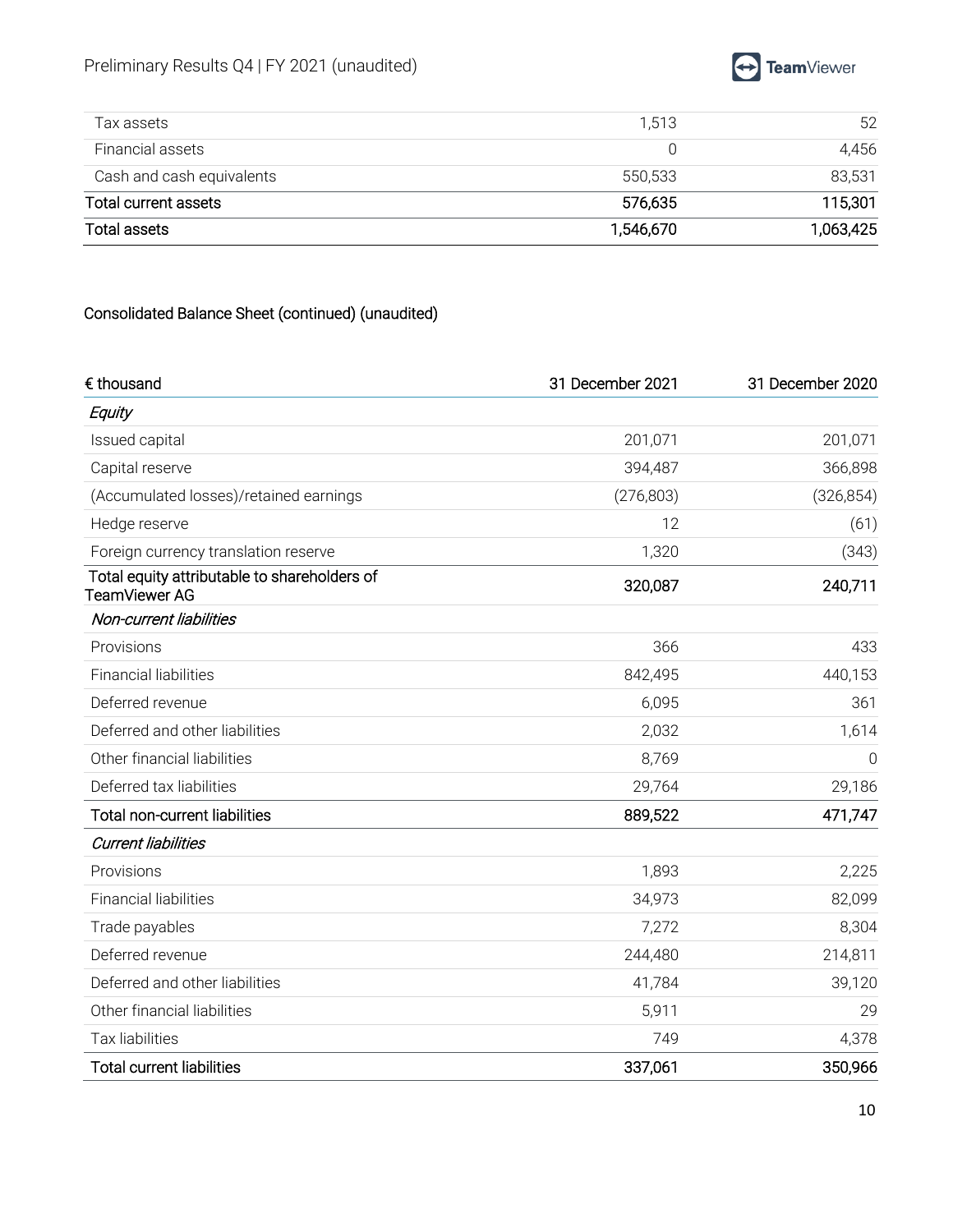

| <b>Total liabilities</b>     | 1,226,583 | 822,714   |
|------------------------------|-----------|-----------|
| Total equity and liabilities | 1,546,670 | 1,063,425 |

#### Consolidated Cash Flow Statement (unaudited)

| $\epsilon$ thousand                                             | Q4 2021     | Q4 2020     | FY 2021   | FY 2020    |
|-----------------------------------------------------------------|-------------|-------------|-----------|------------|
| Cash flows from operating activities                            |             |             |           |            |
| Profit before taxation                                          | 34,827      | 46,255      | 85,389    | 170,385    |
| Depreciation, amortisation and impairment of non-current assets | 13,256      | 11,455      | 50,918    | 41,096     |
| Increase/(decrease) in provisions                               | (265)       | 890         | (399)     | 753        |
| Non-operational foreign exchange (gains)/losses                 | 2,162       | (13, 199)   | 15,902    | (30, 541)  |
| Expenses for equity settled share-based compensation            | (12, 875)   | 14,115      | 27,590    | 47,308     |
| Net financial costs                                             | 4,998       | 4,511       | 18,571    | 19,935     |
| Change in deferred revenue                                      | 15,200      | 7,349       | 35,403    | 2,233      |
| Changes in other net working capital and other                  | 22,746      | 1,514       | 4,114     | 6,785      |
| Income taxes paid                                               | (3,634)     | (8,711)     | (43, 513) | (33, 417)  |
| Cash flows from operating activities                            | 76,415      | 64,179      | 193,973   | 224,536    |
| Cash flows from investing activities                            |             |             |           |            |
| Payments for tangible and intangible assets                     | (3, 133)    | (3,387)     | (15, 231) | (26, 145)  |
| Payments for financial assets                                   | (310)       | $\mathbf 0$ | (310)     | (51)       |
| Payments for acquisitions                                       | $\mathbf 0$ | $\mathbf 0$ | (23, 383) | (84,053)   |
| Cash flows from investing activities                            | (3, 443)    | (3,387)     | (38, 924) | (110, 249) |

#### Consolidated Cash Flow Statement (continued) (unaudited)

| € thousand                           | 04 20 21  | 04 20 20 | FY 2021  | FY 2020   |
|--------------------------------------|-----------|----------|----------|-----------|
| Cash flows from financing activities |           |          |          |           |
| Repayments of borrowings             | (25, 204) | (23.845) | (77.934) | (62, 832) |